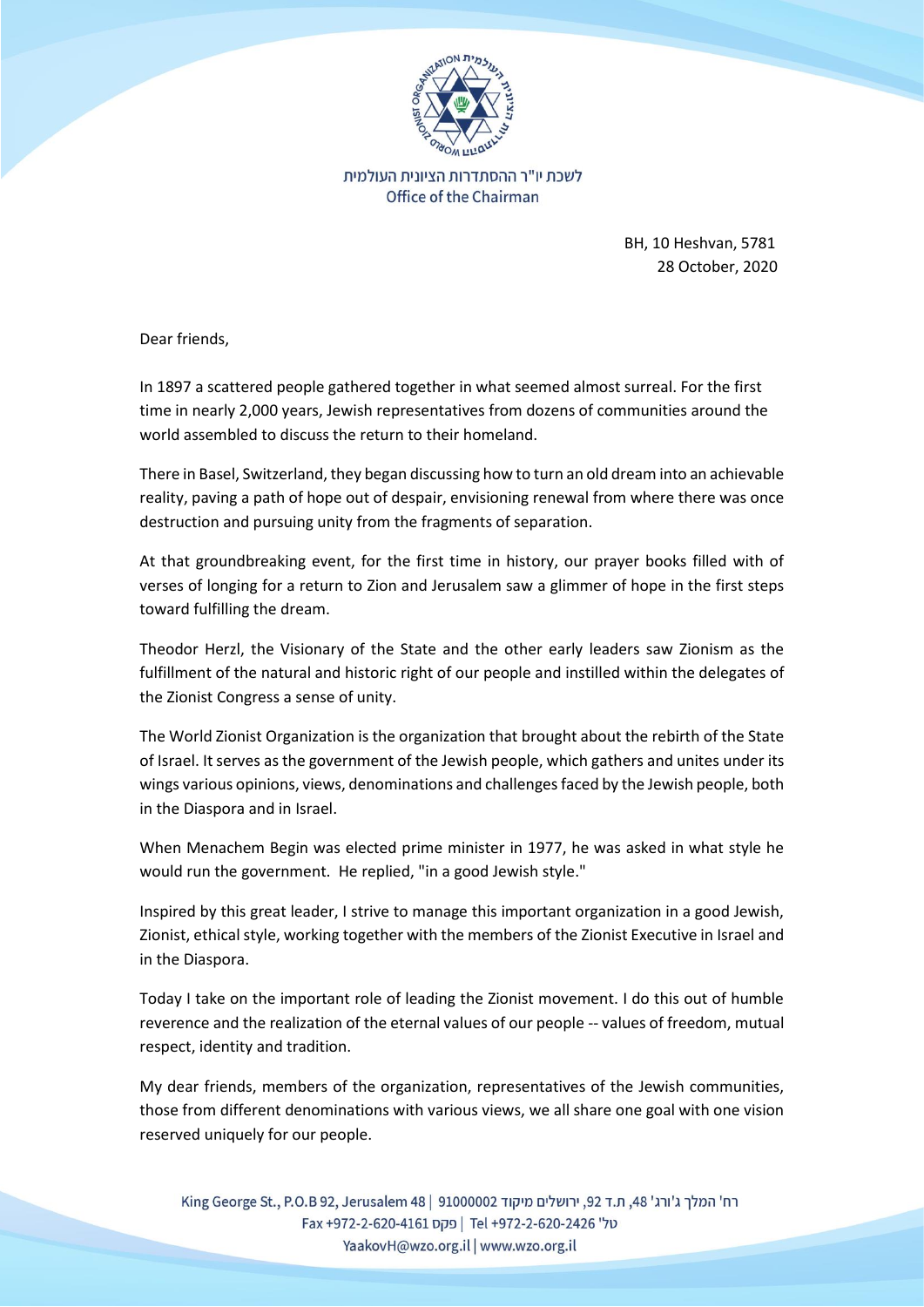

לשכת יו"ר ההסתדרות הציונית העולמית Office of the Chairman

Our nation is thousands of years old, a people which proudly carried on its shoulders the eternal Book of Books that has imparted it to the world.

We are a people who have gone through hardships, persecutions, humiliations and murders. We are a nation whose homeland was taken from us, not once but twice but never gave up on the dream of returning to it.

We are a nation that has revived its language and preserved its culture.

We are the most persecuted people in the history of the human race.

However, we are a nation that arose from the ashes of oppression and exile, a people that tore off their shackles and returned to the Land of Israel, its historic homeland.

Among all the differences of our people, we acknowledge our common challenges. Some of us live in the Diaspora, but all of us see the Land of Israel as the home of every Jew. We stand together to face the innumerable challenges before our people.

Our shared values include strengthening Jewish and Zionist identity, the struggle against Antisemitism and boycott movements, education, the importance of settling the land, strengthening the centrality of Jerusalem as our eternal and historic capital, aliyahimmigration to Israel, tradition, and the Hebrew language that has accompanied us for generations.

Over the years, the National Institutions have redeemed lands, raised funds and donations, fought for our right to exist and to immigrate and settle the land.

Today, carrying our eternal heritage since the days of Mount Sinai,

From Mount Sinai, to the Biblical Prophets, to the fathers of modern Zionism, we continue our obligation to labor for the people of Israel and the Land of Israel.

In this capacity, I would like to thank first and foremost the Creator of the world and ask for His strength and guidance in the various challenges that still lie ahead of us. And to you dear Zionist activists from Israel and the Diaspora, and all those among whom the spark of hope and vision of Zionism beats in their hearts, I thank you.